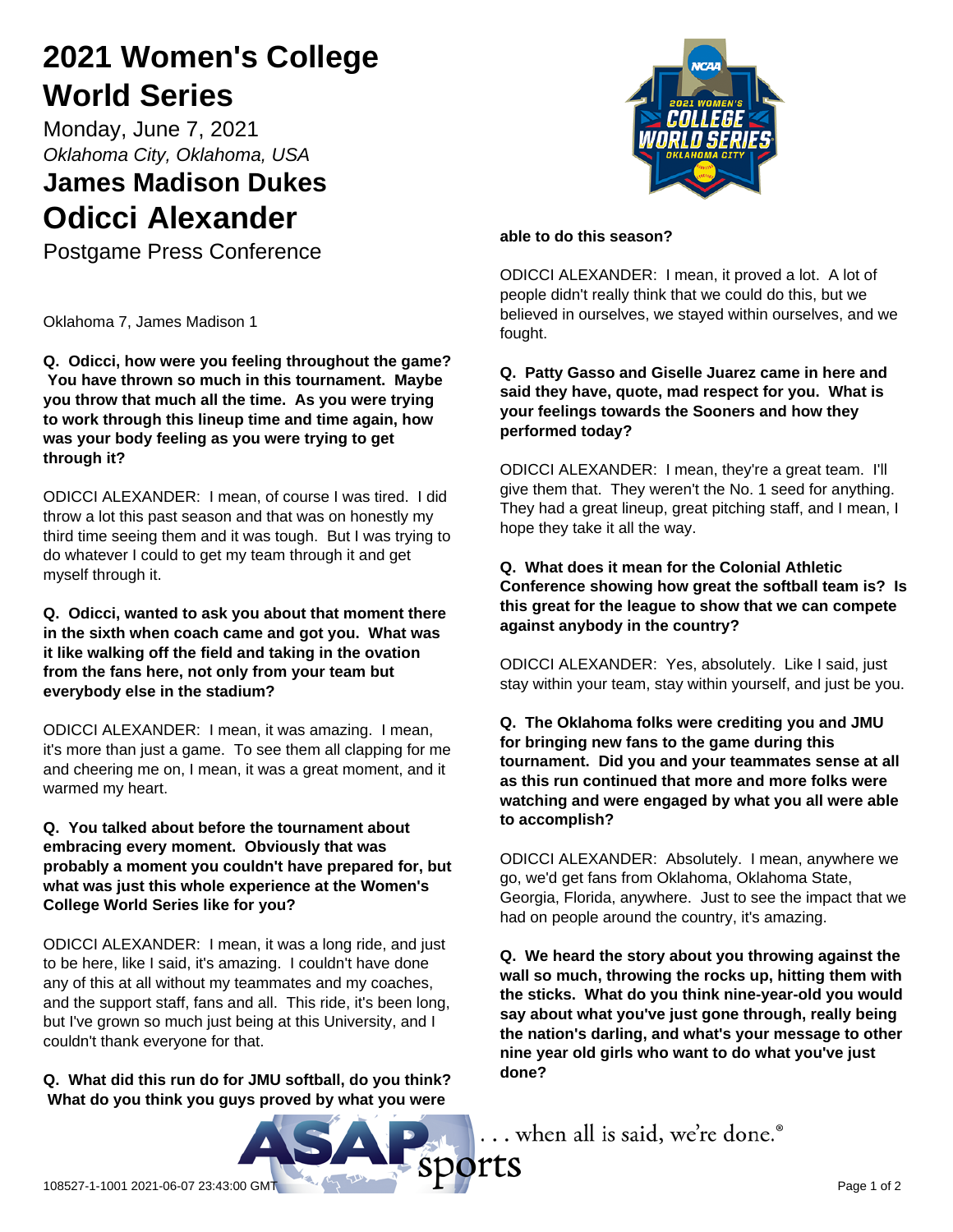ODICCI ALEXANDER: Honestly my nine year old self I never would have thought I would have been here because I was on my couch watching this at this age. I mean, just being here, I honestly have no words. But to people who are watching, I hope I inspired you to be yourself and be the best version of yourself.

#### **Q. As you leave JMU, what do you feel like is the state of the program now compared to when you came?**

ODICCI ALEXANDER: I mean, Coach just said in the locker room, We will go down as one of the best teams at JMU. I mean, just to leave that as your legacy at your university, I mean, is just -- I have no words for that, either.

I mean, I'm just so proud of everyone, the coaching staff and my teammates.

**Q. You talk about yourself. You prepared yourself when you were nine years old and we heard the story about how you grew to become what you are today. You also had someone on your side who helped you along the way, and that was your pops. We know he couldn't be here today, so if you could say anything to him right now, what would it be?**

ODICCI ALEXANDER: I mean, of course to pops, I love you. You mean the world to me. And to my other family, my mom, my grandma, sisters, brothers, and everyone who also came to see me play, family from out here, I appreciate you all and I love you so much.

FastScripts by ASAP Sports.

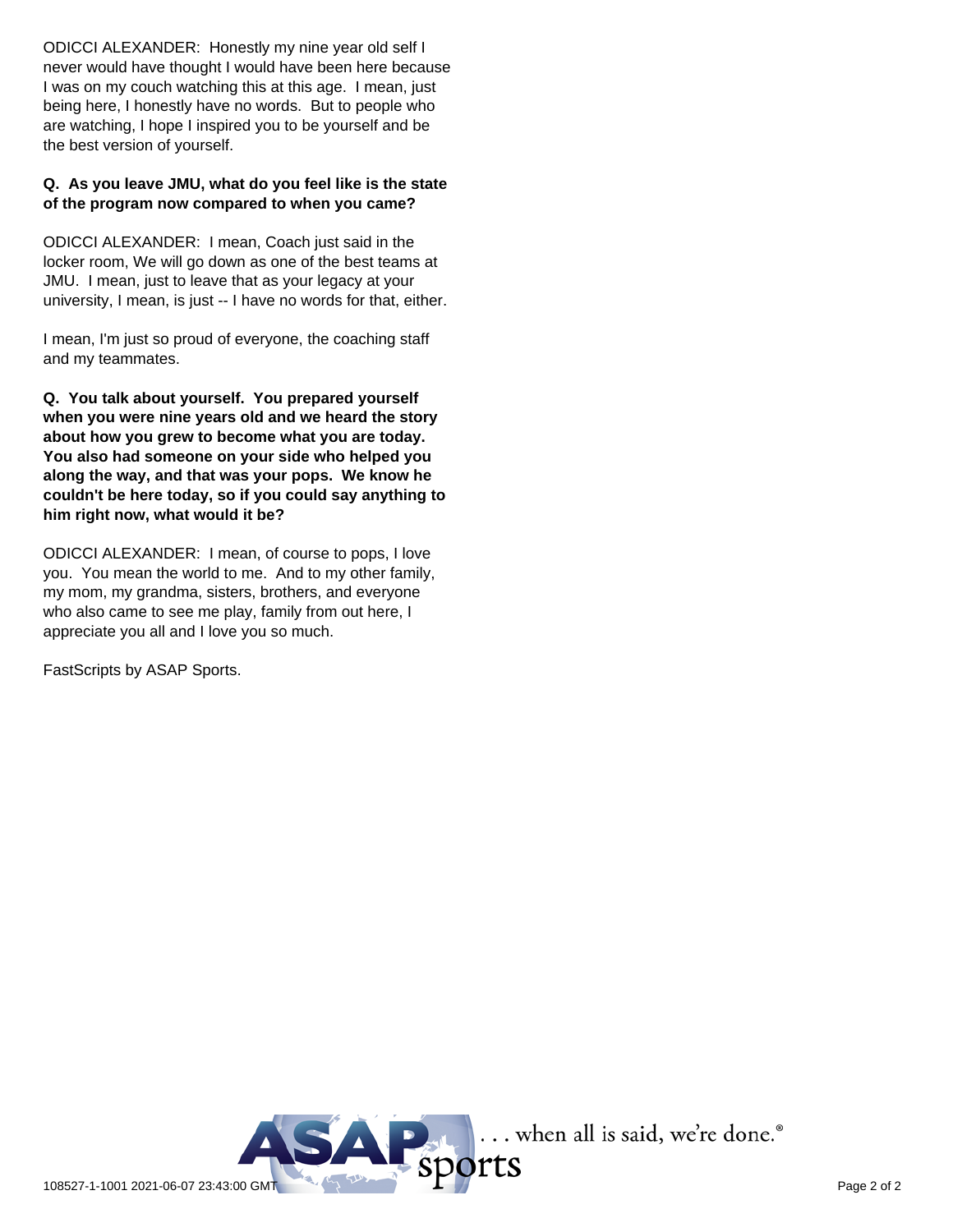# **2021 Women's College World Series**

Monday, June 7, 2021 *Oklahoma City, Oklahoma, USA*

# **James Madison Dukes Loren LaPorte**

Postgame Press Conference

Oklahoma 7, James Madison 1

**Q. I wanted to ask you about that moment in the sixth when you go to get Odicci out of the game and the reaction that she got not only from your fans, but everybody else in the stadium. What was that like and what does that say about her and the way that your team has been received here this week?**

LOREN LAPORTE: Yeah, I'm not going to lie, I was trying to keep it together. We were talking as a staff, Do we leave her in, is she out of the gas. It's one of those things that's a hard decision to make in that kind of situation.

But after talking and kind of getting a feel from her, I think she gave us everything that she had, and I think her teammates did, too.

It was one of those things when she came out, it was a perfect moment for everybody just to give her a standing ovation and just cheer for her. I mean, it couldn't have been a better moment, even though a lot of runs were scored. Just so happy what she was able to do for this team.

**Q. Coach, this has been such a great run for your program. I'm curious, are you already thinking about the future? Are you already thinking, What can we do with this, improve recruiting or get new facilities? Whatever you're thinking, I'm just curious.**

LOREN LAPORTE: Well, I think it's one of those things that a lot of people don't understand when it comes to your culture and the family and the building blocks. There's a lot that goes into it.

We had a lot of seniors that helped us as a staff, had our back all the way, and we have to -- we're going to be bringing in a lot of freshmen, and they know what to expect. We've talked to them a lot about what we want. Oklahoma City has always been a dream, but now we've



been here, and now it's back to work.

I think the underclassmen realize what it takes to get here by being under these seniors' wings, but it's one of those things where it's right back to it. When we start recruiting, we're looking for those players not that are just talented but are great people, and I think that's a big difference. A lot of our fans and those who kind of just joined in on our team, they have no idea. Our players are so good at softball, but they are even better people. This group was a family.

It's so hard. I think Candrea said it the other night, it's so hard for me personally because you spend every single day with these players and then the team is different every year.

I just think it's one of those things where we enjoy the time that we have left in the next couple days and week, and then it's right back to it.

**Q. It's been a while since you've been home, so kind of a two-parter. What's next for you when you get back home? And how do you think this is going to impact your recruiting as far as maybe transfers or ladies who might not have been looking at you before but now might be giving JMU consideration?**

LOREN LAPORTE: Well, I can tell you when I get home I'm hugging my babies for a long time. I have a five-year old and an eight month old husband is back at home taking care of them for I think we've been on the road 12 days.

So getting back, and we've got camp is coming up in a couple weeks, so super excited to see all the young ones energetic and ready for camp, and then we go recruiting very shortly after that.

I think we've been making a name for ourselves, and I think people have just kind of fallen in love with what this team was been able to do.

**Q. I don't know if you heard Patty Gasso, but she said she thinks James Madison singlehandedly made the sport better with what you were able to do. When you hear that coming from the No. 1 coach in the country,**

... when all is said, we're done.<sup>®</sup>

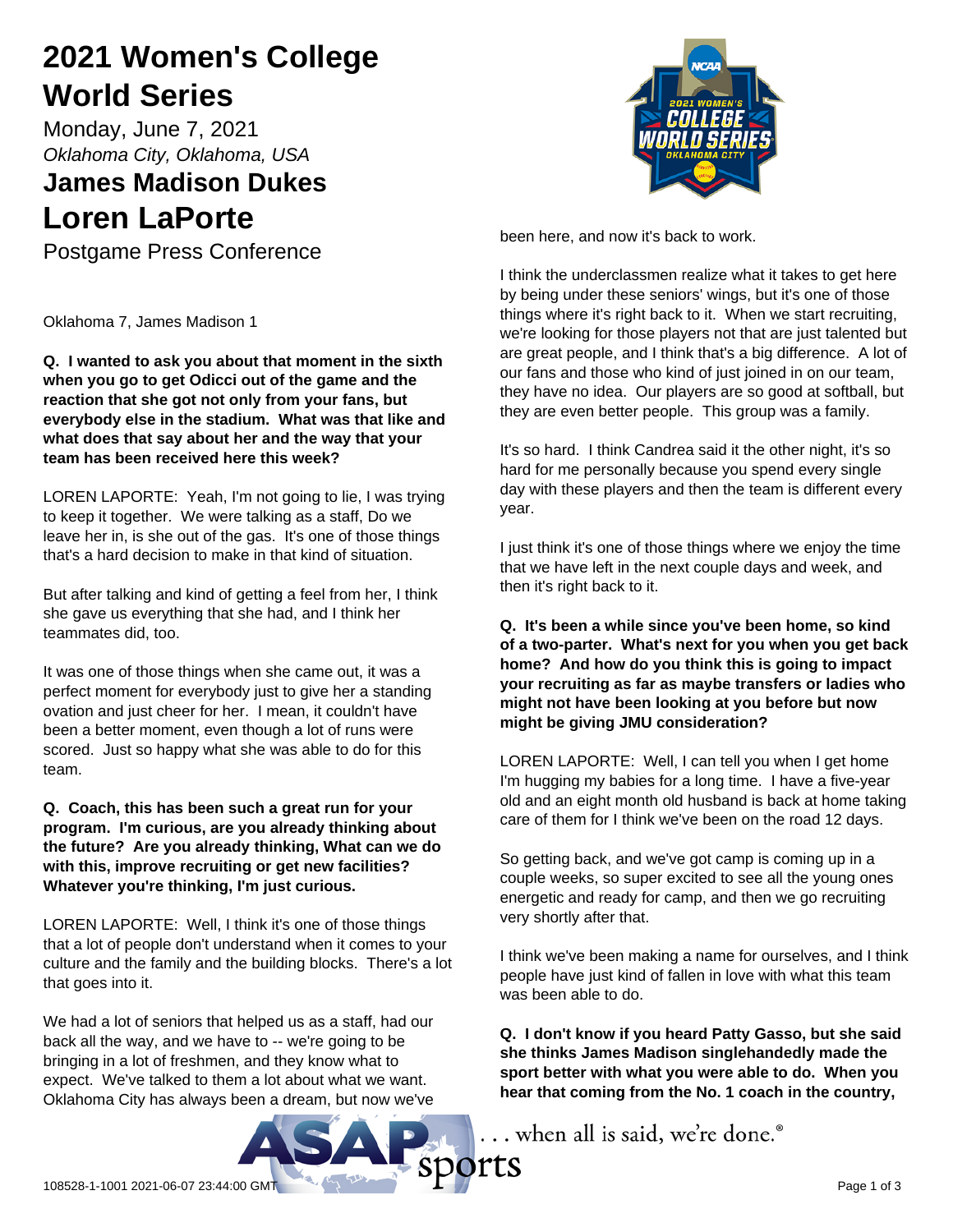#### **what does that mean to you, and what effect do you hope that JMU had during this postseason run?**

LOREN LAPORTE: Well, it means so much. To see the growth of our sport and to see a mid-major and a smaller school be able to do what we have done, I mean, good Lord, it's just so exciting. I think it just allows a lot of people to believe that it can get done.

And I can tell you it's not easy. There's a lot of hard work that goes into it, and it's a mindset. I'm just so proud of our team for not being intimidated at all.

I think that's the biggest part of it. Sometimes when we first got to JMU, I think it's one of those things when you play the so-called Power Five. It's like an intimidation thing, but anybody can do it. Just like the girls said in a couple interviews a couple nights ago, we put on our pants the same way they do and we work just as hard, and I feel like when our team steps on the field they know what they have outworked their opponent, and that's very, very important so that intimidation is not in it at all.

## **Q. What's it like trying to prepare for a team with so many hitters up and down the lineup?**

LOREN LAPORTE: Yeah, I mean, it's the best offense I think we have ever seen. When you have to face them three times, you have to do things different, and I felt like CC was doing that. She was mixing in a drop ball that was dropping off the table, getting swings and misses, and still being able to go up and east and west.

It's just one of those things when the strength -- not just physically but mentally they're just so prepared and they can hit a lot of different pitches very hard.

Just trying to keep them guessing as much as we can, but she did an absolutely wonderful job against that kind of offense.

#### **Q. How will you remember this special season, and how do you build on it so maybe you can be one of those teams that come back to Oklahoma City?**

LOREN LAPORTE: Yeah, soaking it all in at this moment. And you're right, I hope those that we're going after and recruiting and who we're competing against, hopefully it'll help us. They want more. They want more than just winning championships.

It's more to that, just having that team feel, and that's what we were, just a family and just -- they were such good teammates to one another. The chemistry was amazing. Because it's hard. Getting up every morning in the fall and doing what they do, you have to love the game and you have to love each other to be able to get through it and to be happy with it, and I really feel like this year they loved coming to get better.

## **Q. I wanted to get your thoughts on G Juarez and her performance through this series. On top of that, Patty Gasso said she has mad respect for you and your team. What's the feeling you have towards this Oklahoma team?**

LOREN LAPORTE: Yeah, they just have so much depth, and I think that's a big part. She can put so many different people in the lineup, and they can get it done and they're confident. Her pitching staff, the same way.

And then she has defenders that just make ridiculous plays. I think it's one of those things with G, we hadn't seen her at all in the three games, and she mixes speeds really well, and it's hard to time her up.

She has so many different pitches, as well. She did a great job, and nothing but luck to them and that staff.

# **Q. You guys obviously won a regional at Tennessee, won a super regional at Missouri, and advanced all the way to the semifinals here at the Women's College World Series. How proud of your team are you?**

LOREN LAPORTE: Yeah, if you kind of take a look and just sit down and think about what we just did, I mean, it's crazy. I think I did that a little bit last night, like I was thinking, good Lord, we just beat the 9 team, the 8 team, the 25th team in Liberty, the 1 team, the 5 team, in three weeks.

It's crazy to think about, but I do feel like we didn't get caught up in it. We stayed within ourselves. We stayed very grounded. We focused on the next game instead of just focusing on what we just did, and I think it just kept us moving forward. It was one of those things where we talked about why not. Why not us being able to do this. And we just kept our eyes on the prize the entire time. We just kept paving this path, and it was awesome.

**Q. You never get tired of talking about your team and the journey that they've been on in this moment, and you don't like to be called a Cinderella team, but the story that we took from that was of that, but in the end, what do you hope your players take out from all of this when they move on with their lives? What do you hope for them they keep inside through all this?**

LOREN LAPORTE: The relationships. I told them back there in the locker room, Don't you lose touch with one

... when all is said, we're done.®